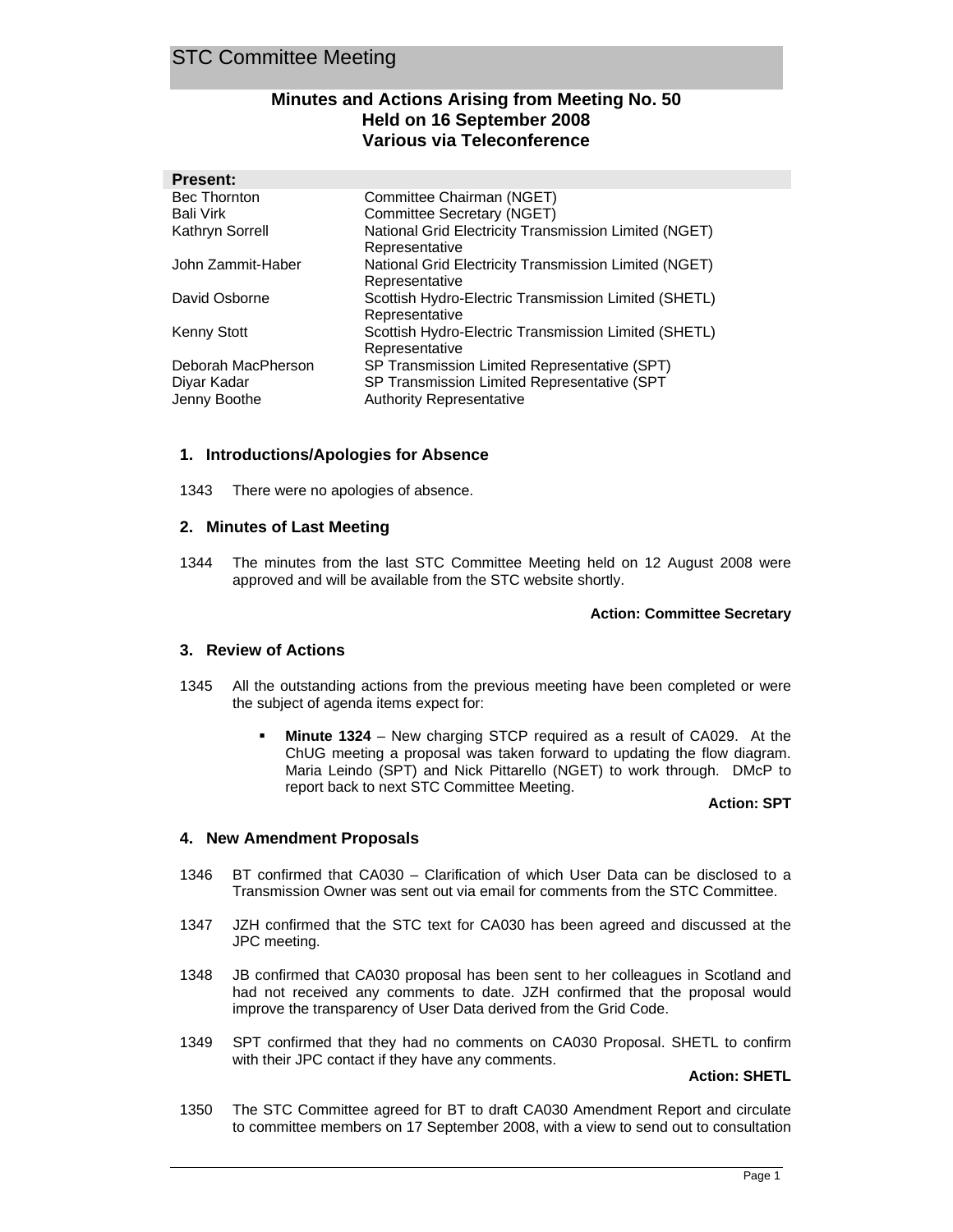on the 22 September for 18 business days. Industry responses to be circulated and discussed at the October STC Committee Meeting.

#### **Action: NGET**

**Post Meeting Note:** This Amendment is dependent on the Approval of the Grid Code Amendment Proposal C/08 – Data Exchange.

## **5. Working Group Reports**

1351 There were no Working Group Reports

## **6. Proposed Amendment Reports**

1352 There were no Proposed Amendment Reports

## **7. Amendment Reports**

1353 There were no Amendment Reports.

## **8. Pending Authority Decisions**

1354 There were no pending Authority Decisions.

## **9. Authority Decisions**

1355 There were no Authority Decisions.

## **10. STC Procedures**

1356 A teleconference was held on 1 September to discuss PA048 (Alignment of STC and STCP16-1 Obligations regarding User Works).

#### **Action: NGET/SPT**

- 1357 It was agreed utilising the PLD as a method of triggering a Modification Notice/Replacement Notice would be the best way forward if the approval trigger and agreement dates could be agreed.
- 1358 This would then negate the need for the mod request 4.7.5.2. It was noted that an updated version of PLD was currently being used by the Design Engineers. JZH/DMcP to discuss the inclusion of the trigger and agreement date in the PLD.

#### **Action: JZH/DMcP**

1359 The STC Committee discussed the wording around 4.7.7.1 and its alignment of the STC and CUSC. JZH and DMcP to discuss further.

#### **Action: JZH/DMcP**

1360 The STC Committee agreed for PA051 Amendment Proposal – Amendment to STCP 03-1 regarding Post Event Analysis and Reporting, to be formally signed off. The signing of the STCP, by the STC Parties, will be facilitated by fax. Committee Secretary to arrange the formal sign off and update of STCP03-1.

#### **Action: Committee Secretary**

1361 PA052 Amendment Proposal to STCP13-1 – Amendment regarding clarifications of the processes for changes to invoicing of General System Charges and Site Specific Charges and PA053 Amendment Proposal to STCP14-1 regarding clarifications of charging terms and inclusion of Expansion Constant data requirements were circulated to the STC Committee for consideration.

#### **Action: NGET/SPT/SHETL**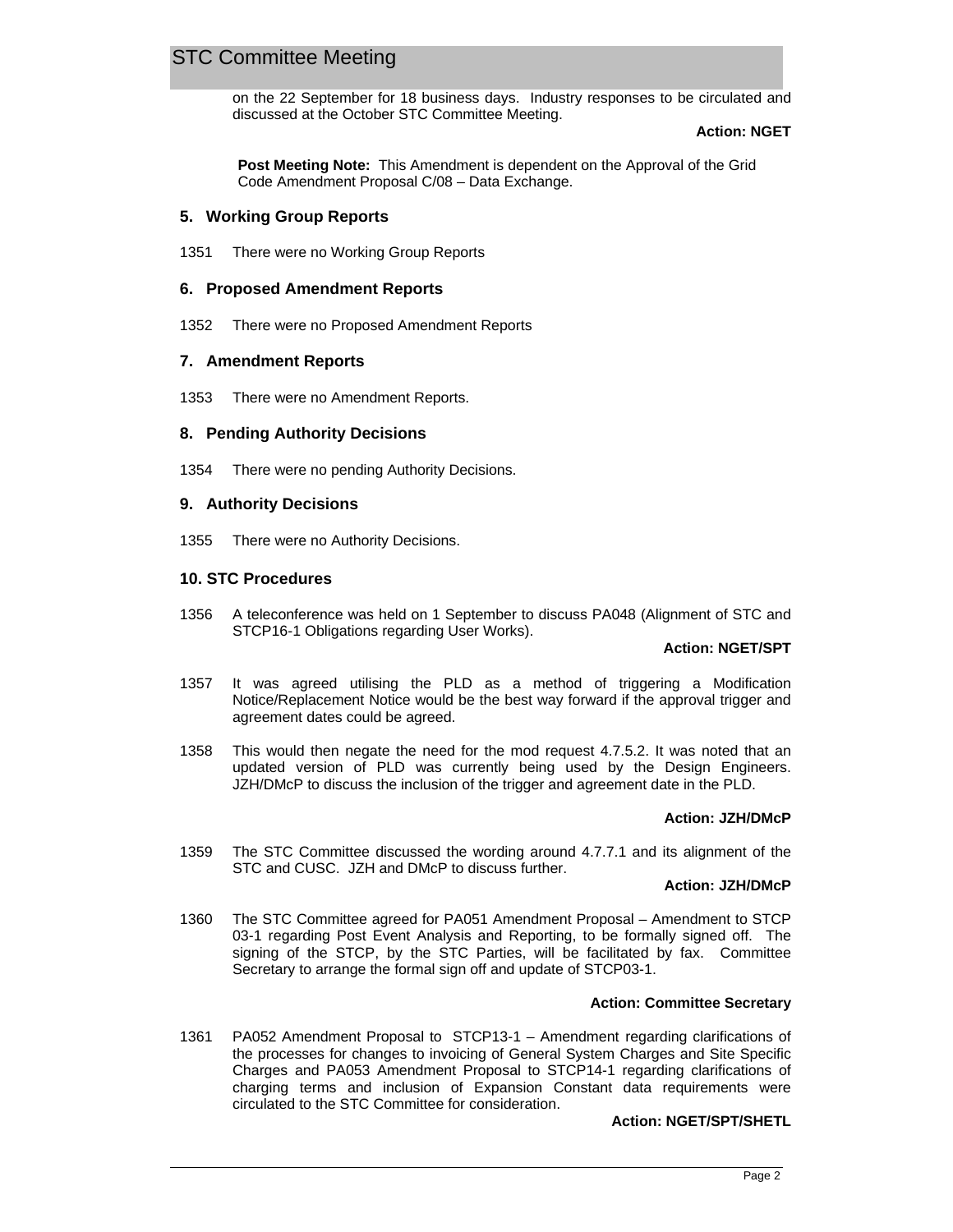- 1362 DMCP explained that this had been agreed at the ChuG and all parties had been involved in the discussions.
- 1363 BT confirmed that NGET agree with PA052 and PA53. SHETL to forward comments to SPT by 30 September. Comments to be discussed at the STC Committee October meeting.

**Action: All**

## **11. Transmission Access**

1364 Transmission Access was discussed separately after the STC Committee meeting.

### **12. Offshore Transmission**

- 1365 JB informed the STC Committee that Ofgem are still on target in producing the Final /Latest Codes Position Document in September.
- 1366 JB informed the STC Committee that external lawyers have been appointed to look at any consequential changes consistency and interpretation across all the codes.
- 1367 BT informed the STC Committee that NGET has not been asked to undertake any work on the STCP's.

## **13. Environmental Objective**

- 1368 The STC Committee Secretary informed member that a CUSC Environmental Standing Group Interim Report has been published on the National Grid website and can be found at: http://www.nationalgrid.com/uk/Electricity/Codes/systemcode/workingstandinggroups/ Environment/
- 1369 The report represents the work done to date by the group. The Standing Group plans to meet in October to finalise its conclusions report which will be presented to industry Panels in November.

## **14. Code Governance**

- 1370 JB informed the STC Committee the complexity and fragmentation work stream held have had their first meeting. Representation was received from Barbara Vest and amongst others Duncan Burt. The work stream is due to meet again on the 1 October, this will be an "open meeting" and anybody is able to attend.
- 1371 A codes methodology document is due to be released on 17 September 2008.

## **15. Impact of Other Code Modifications**

- 1372 The Committee Secretary gave a presentation on CUSC Amendment Proposal CAP167 – Definition of a threshold(s) associated with the request of Statement of Works. NGET has raised CAP167 which proposes to amend the CUSC to provide definitive clarification in the assessment of whether a small embedded power station develops (or aggregate effect of multiple projects) is likely to have a significant impact on the GB transmission system.
- 1373 The Working Group notes and further information can be found at http://www.nationalgrid.com/uk/Electricity/Codes/systemcode/workingstandinggroups/ wg167/